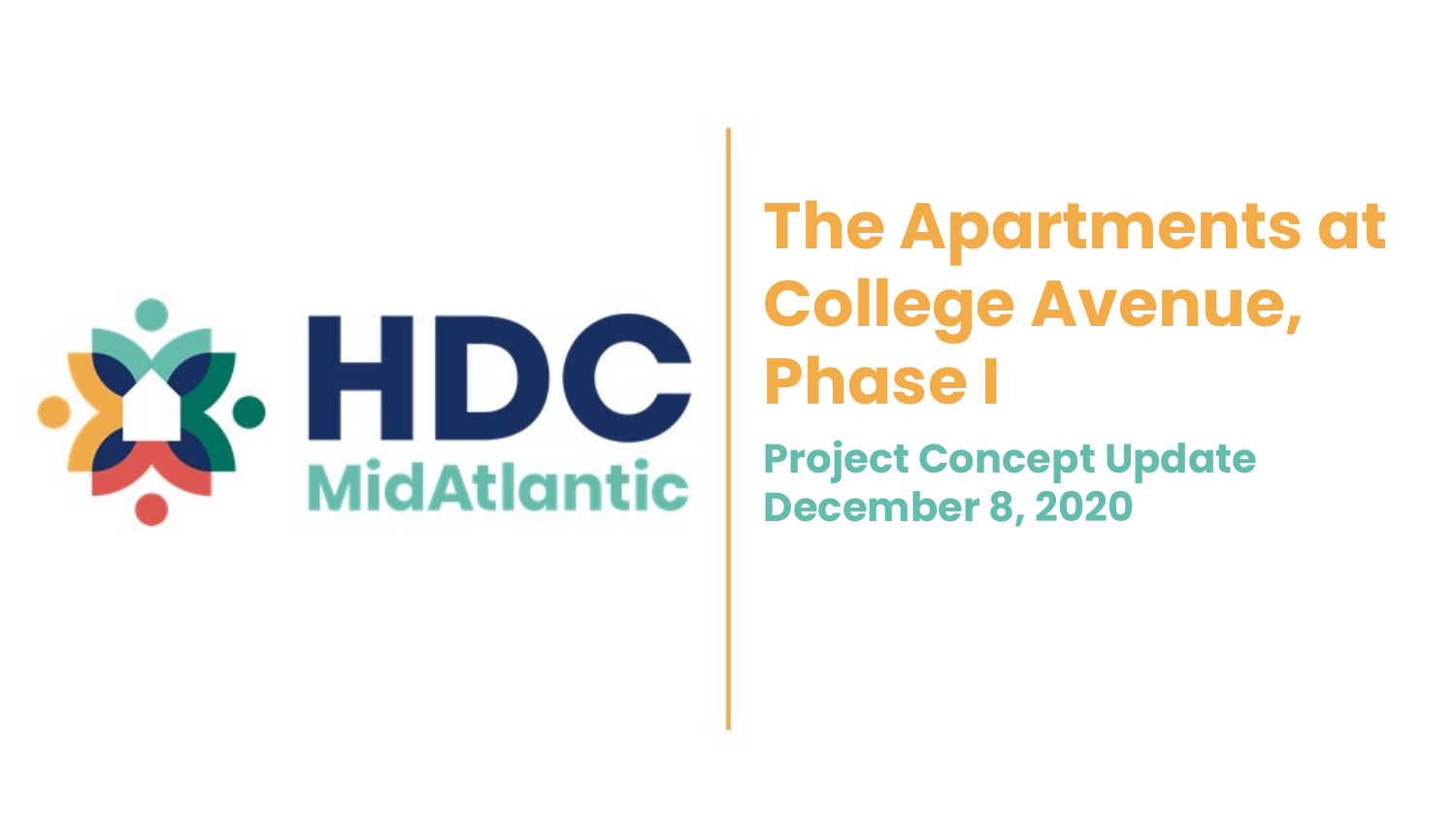## **Apartments at College Ave – Phase I Updates**



- Lancaster firm Tippetts/Weaver Architects selected to design Phase I
- Rezoning of 213 College Avenue to allow for high-density residential was approved on November 24, 2020
- Analysis of initial project concept showed opportunity to maximize impact and density on the 213 College Avenue site in Phase I
- Wheatland Avenue site will now be included in Phase II (along with housing to be developed in the main campus) and a townhome-style configuration is being explored for that parcel

**Phase I – Updates**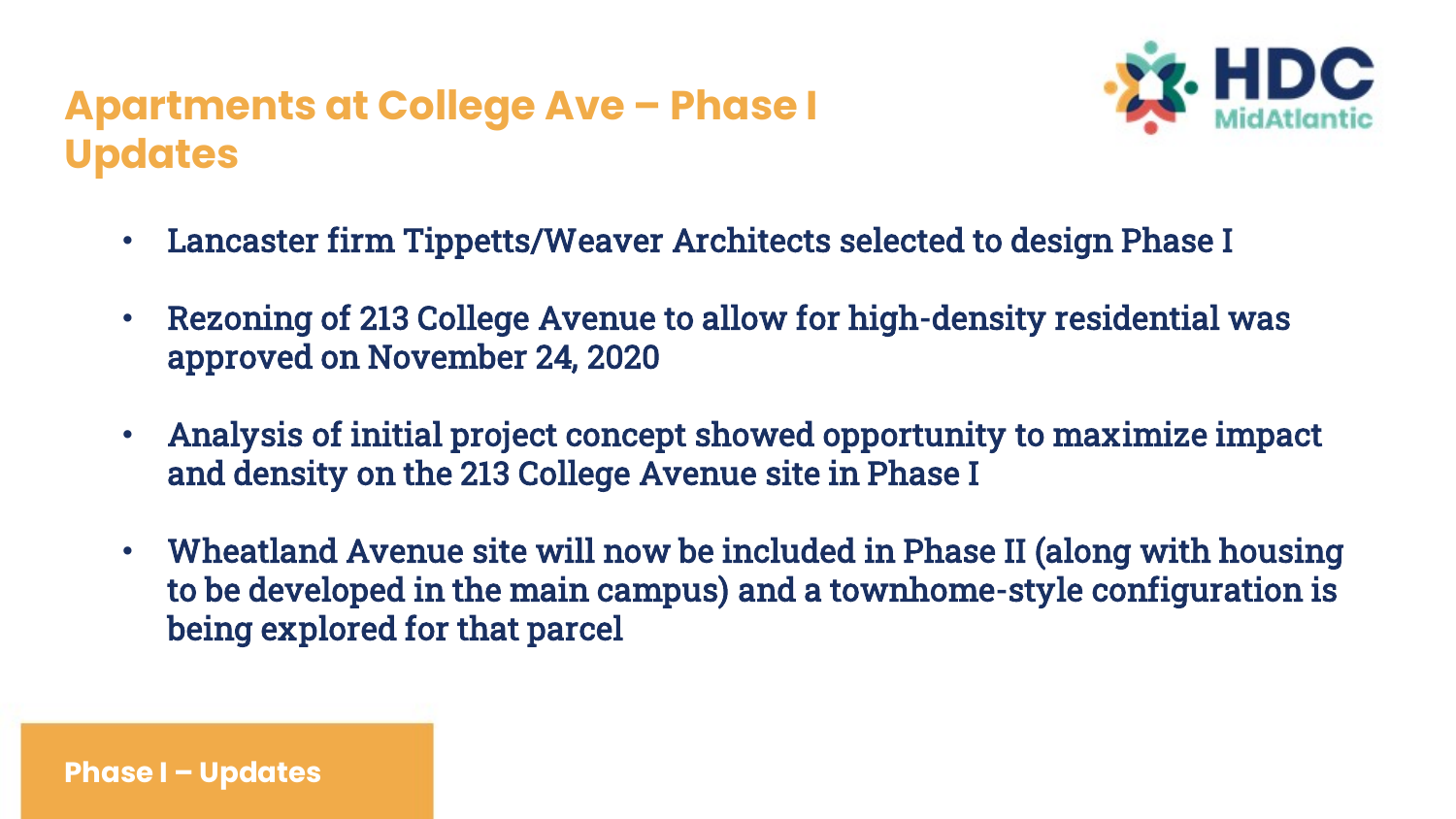## **Apartments at College Ave – Phase I Updates**



- Phase I concept currently features 64 one- and two-bedroom units in a fivestory mid-rise building located at 213 College Avenue
- Income targeting remains the same—intention for Phase I to serve households earning between approximately \$11,000-\$45,000 per year (20%, 50%, and 60% of Area Median Income)
- Rents anticipated to be between approximately \$200 for a 1 Bedroom unit on the lower end to \$850 for a 2 Bedroom unit on the upper end of the income spectrum
- Initial total development cost is currently estimated to be approximately \$15.4 million

**Phase I - Updates**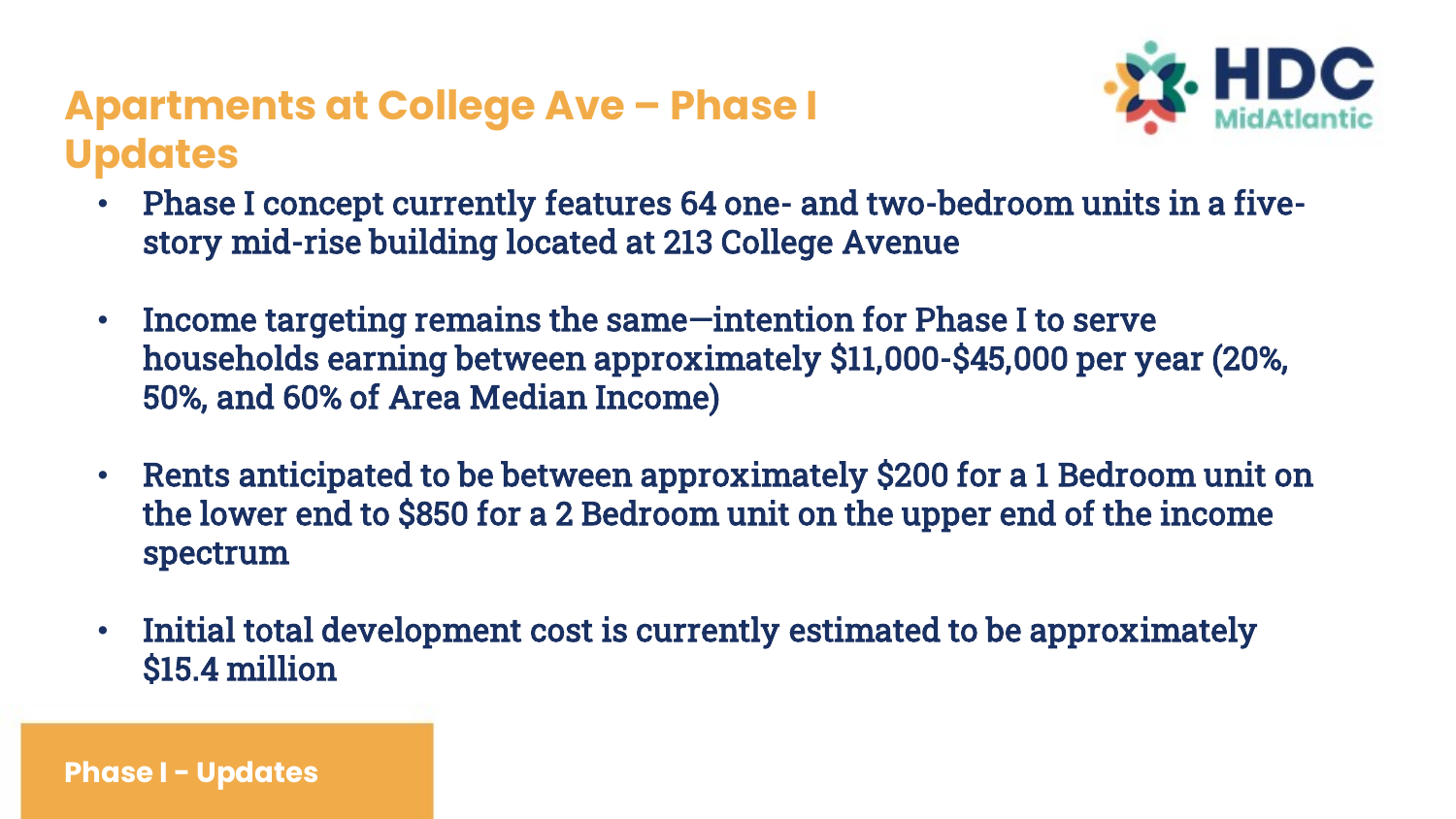# **Preliminary Development Timeline**



| <b>Anticipated Schedule</b> | Task                                                     |
|-----------------------------|----------------------------------------------------------|
| September 2020-             | Pre-development, initial concept design, and preparation |
| January 2021                | of critical funding applications                         |
| February 2021               | Submit 9% Low Income Housing Tax Credit (LIHTC)          |
|                             | application to PHFA                                      |
| July 2021*                  | PHFA notification of LIHTC award                         |
| <b>July 2021-</b>           | Complete land development approval process and           |
| <b>March 2022</b>           | closing due diligence process.                           |
| <b>March 2022</b>           | Closing and construction commencement                    |
| <b>March 2022-</b>          | Anticipated 14-month construction period                 |
| <b>May 2023</b>             |                                                          |
| February 2023-              | Marketing and preparation for lease up                   |
| <b>May 2023</b>             |                                                          |
| <b>May 2023</b>             | Construction completion and Certificates of Occupancy    |
| May 2023-                   | Lease up of all apartments is completed and property is  |
| November 2023               | operating at full capacity.                              |

\* Should the project not receive a LIHTC allocation during the first application, a subsequent application will be made in the following cycle and all projected dates will be extended by approximately one year.

**Phase I - Timeline**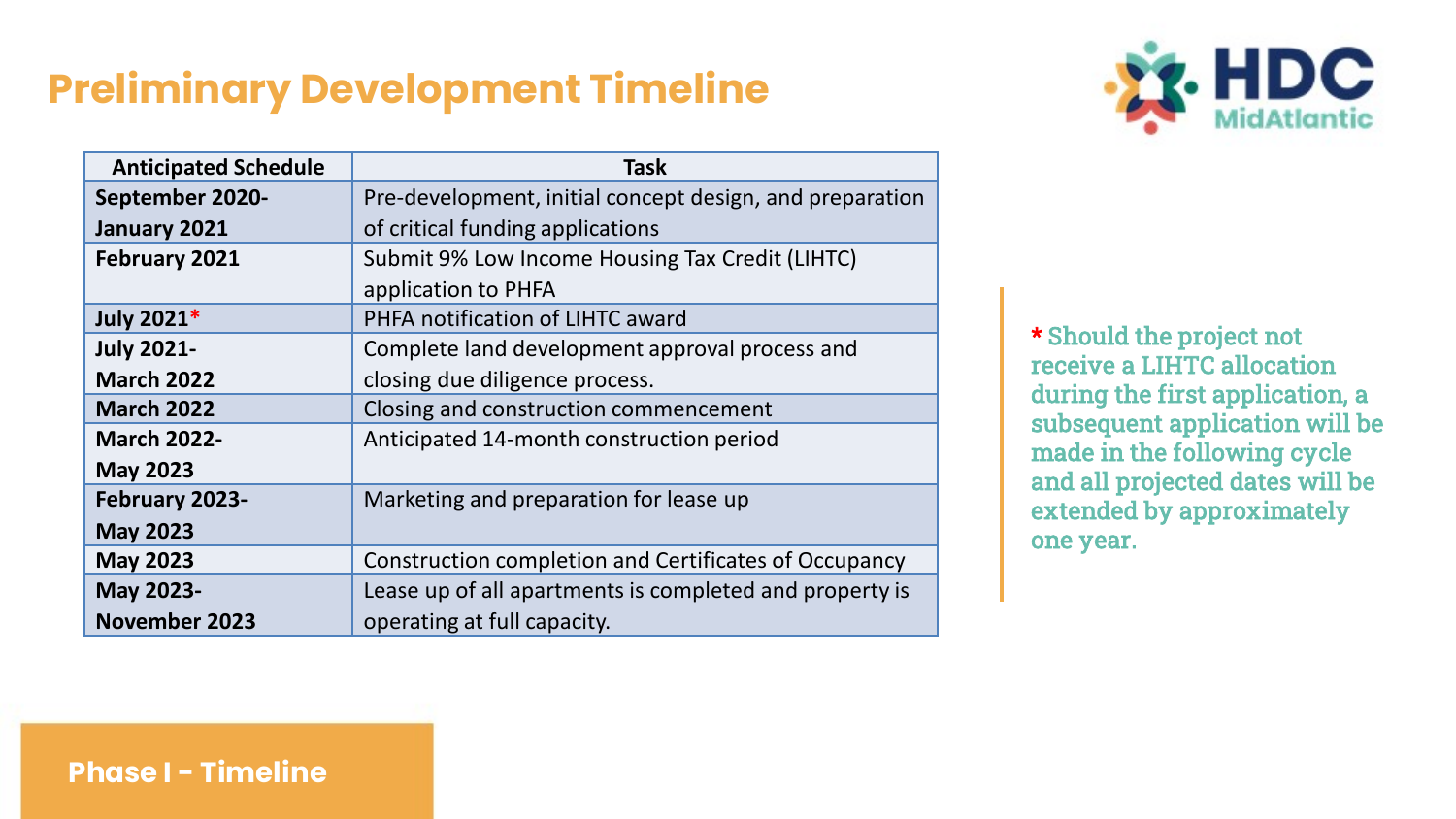#### **Phase I - Key Partner**



# **United Disabilities Services Foundation**

The United Disabilities Service (UDS) Foundation is a non-profit organization with more than 55 years of experience developing a wide variety of services and programs that improve the quality of life and expand boundaries for people with disabilities.



**Phase I – Key Partner**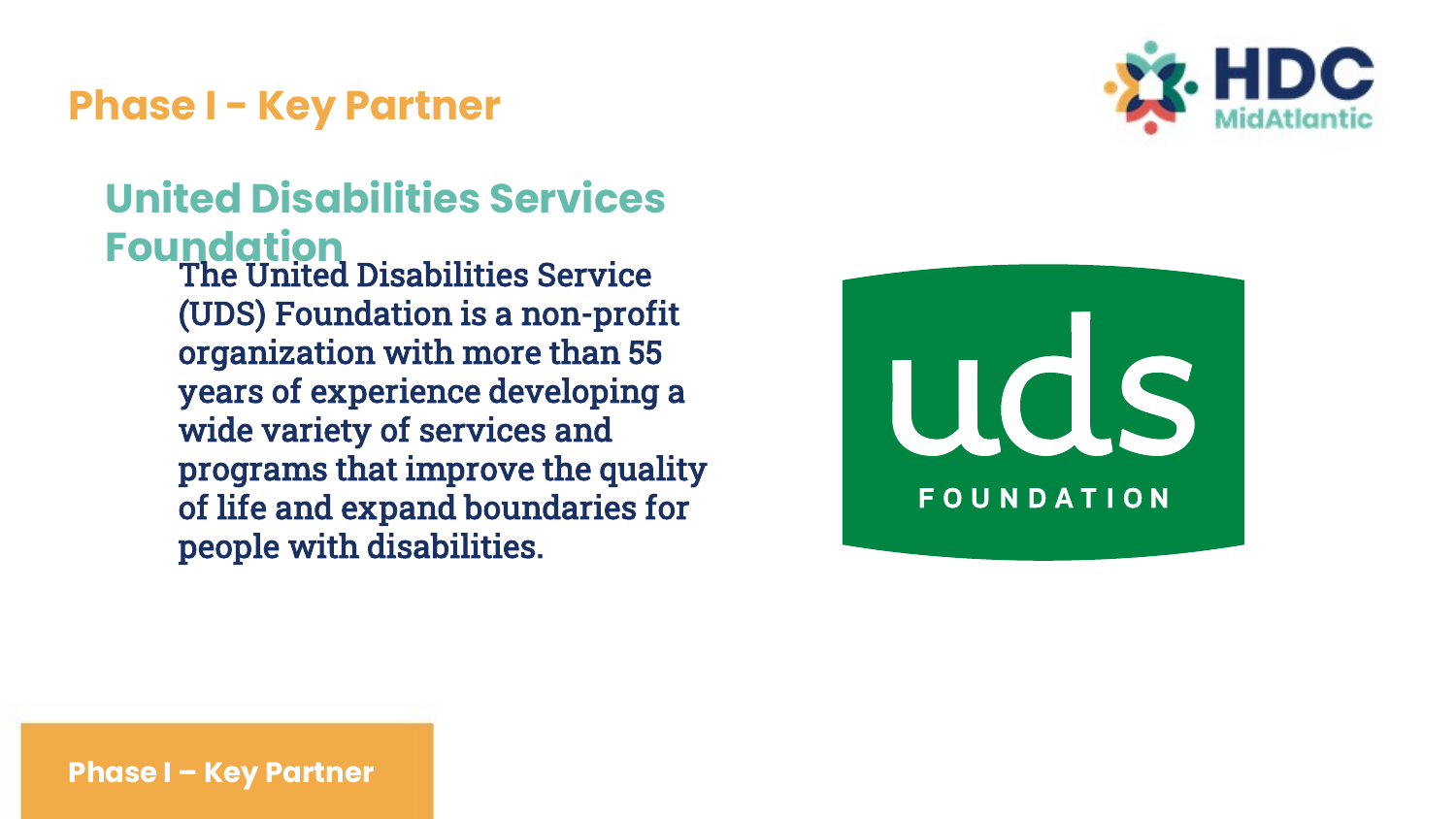#### **Phase I - Key Partner**

**Phase I – Key Partner**



- UDS has committed to providing a combined contribution of approximately \$750,000 in soft funds
- Significant emphasis on advancing housing for residents with special needs
	- 12 units (twice the number HDC typically is able to provide) will be constructed to ADA standards and set aside for individuals with special needs
	- A rental subsidy, funded by UDS, will be established to pay some or all rent for 12 special needs households for the full 15-year compliance period
	- 100% of units will be visitable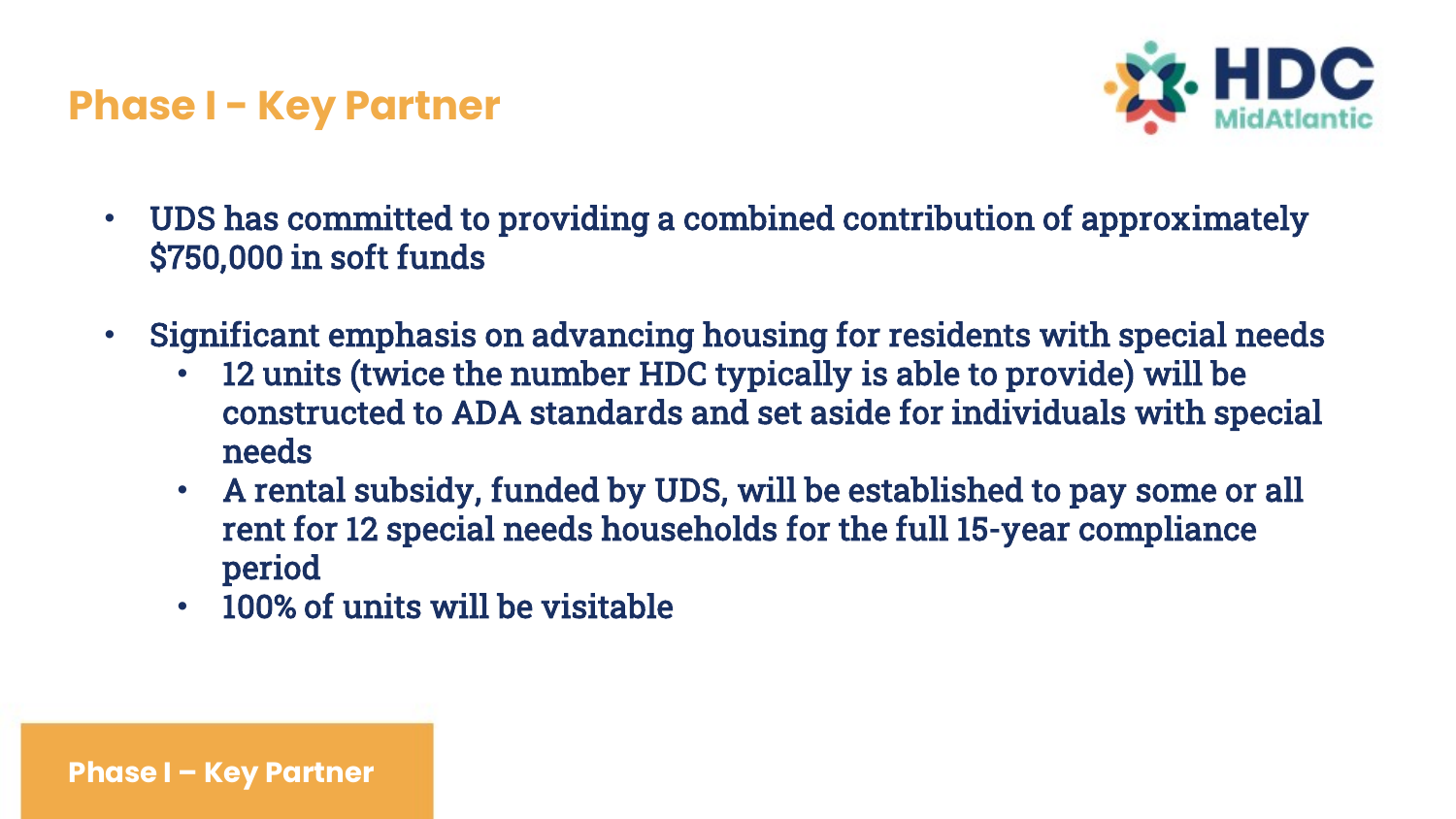# **Project Locatio**

**n**213 College Avenue

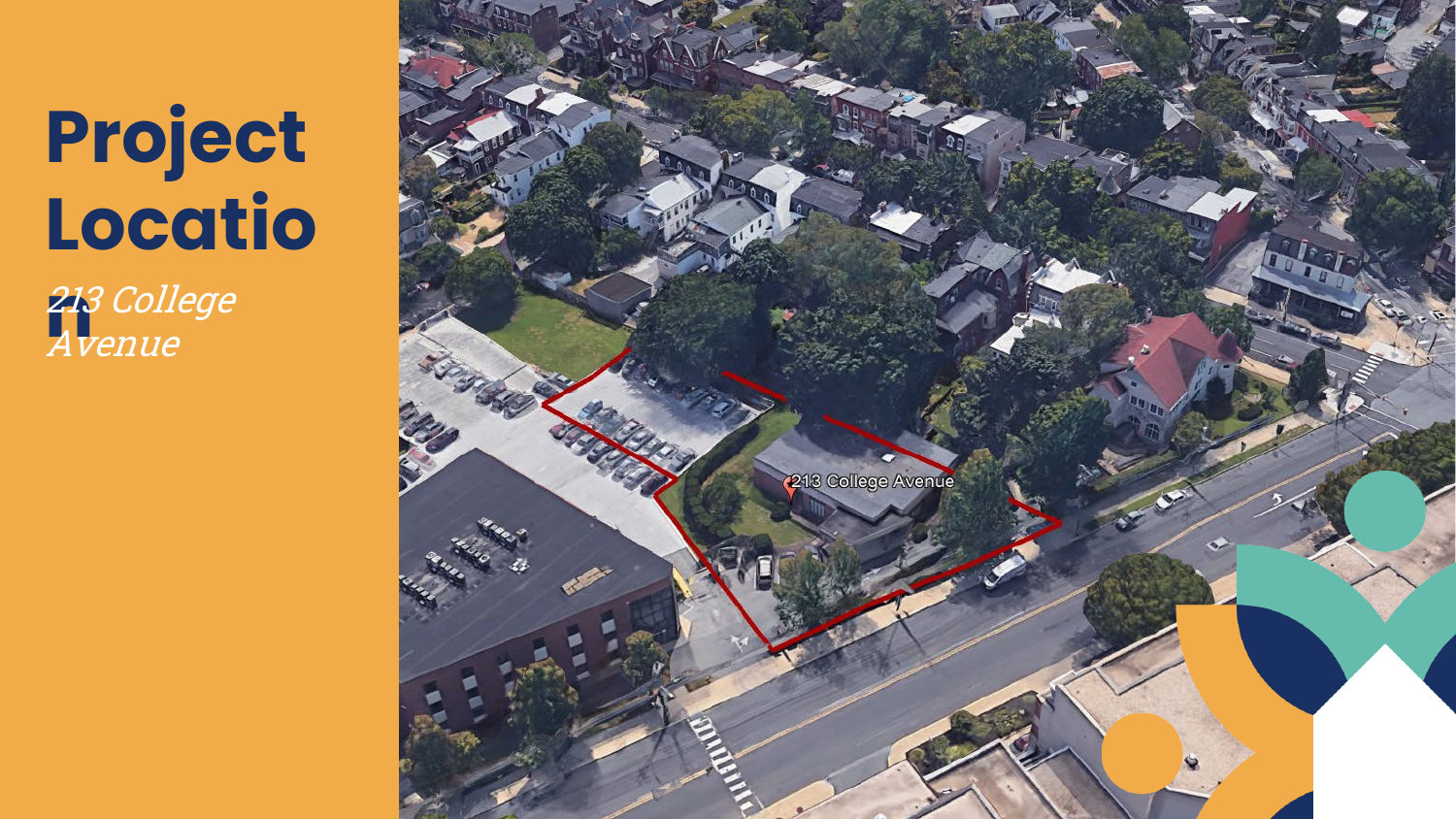



College Avenue Phase I. Perspective.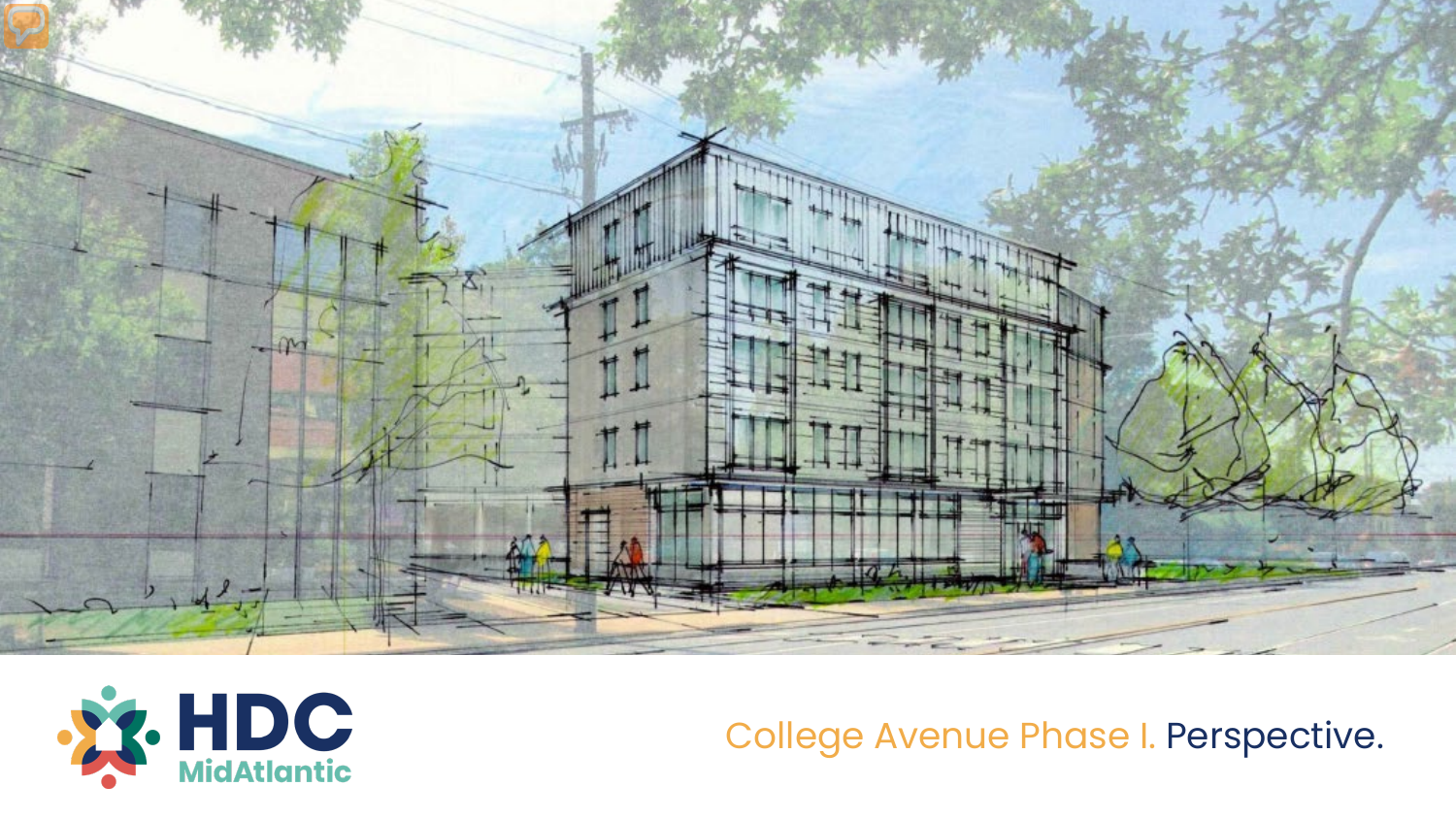



College Avenue Phase I. Preliminary Floorplan Layout.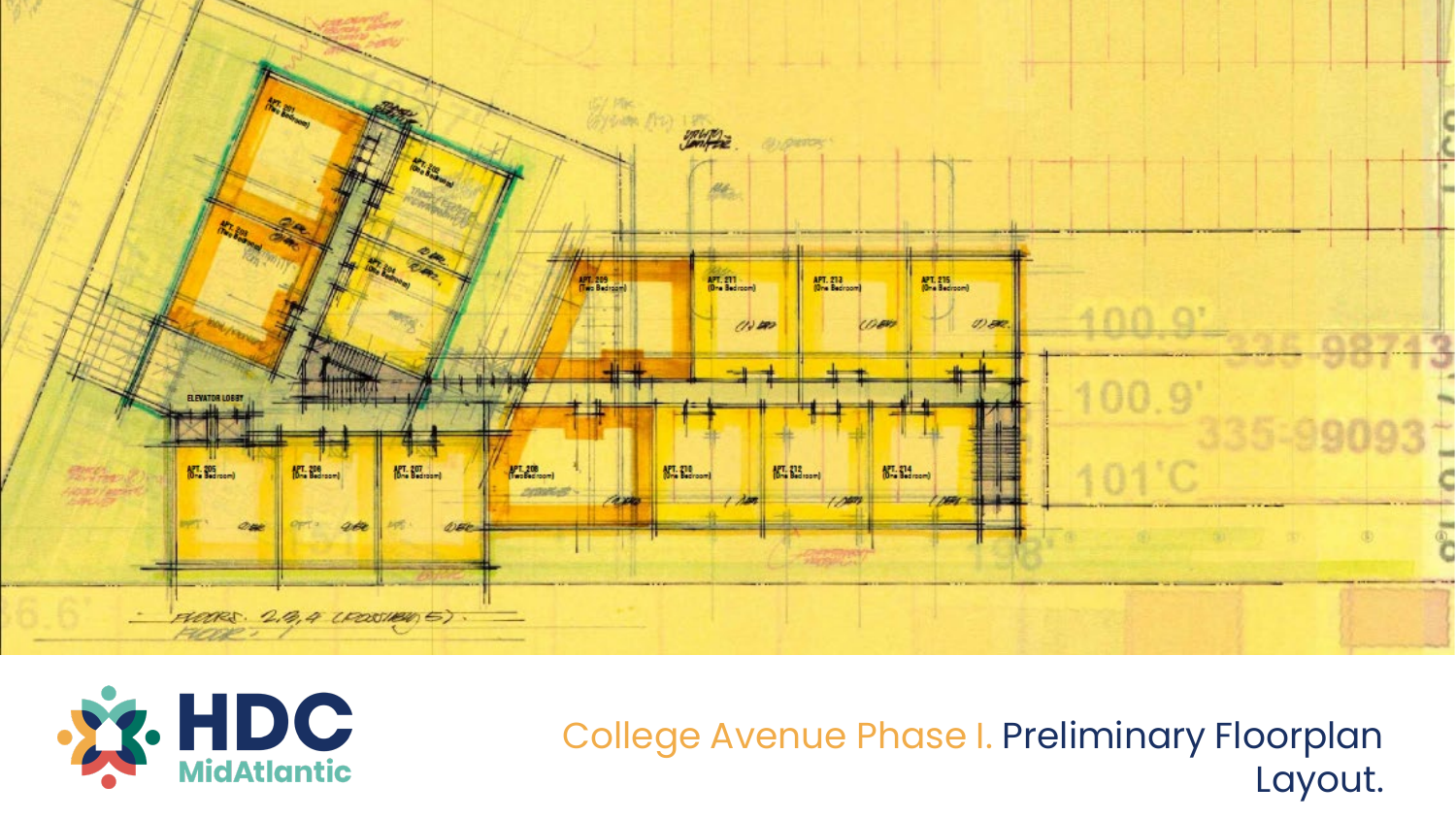#### **Phase I – Next Steps**

**Phase 1 – Next Steps**



- Significant local funding partner to be announced within the week
- Submission of HOME funds application to City of Lancaster in January 2021
- Submission of Low-Income Housing Tax Credit (LIHTC) application to Pennsylvania Housing Finance Agency (PHFA) in February 2021
- Continuing campaign for local support to turn this transformative development into reality
- Next major update PHFA LIHTC Award Decision (estimated mid-summer 2021)